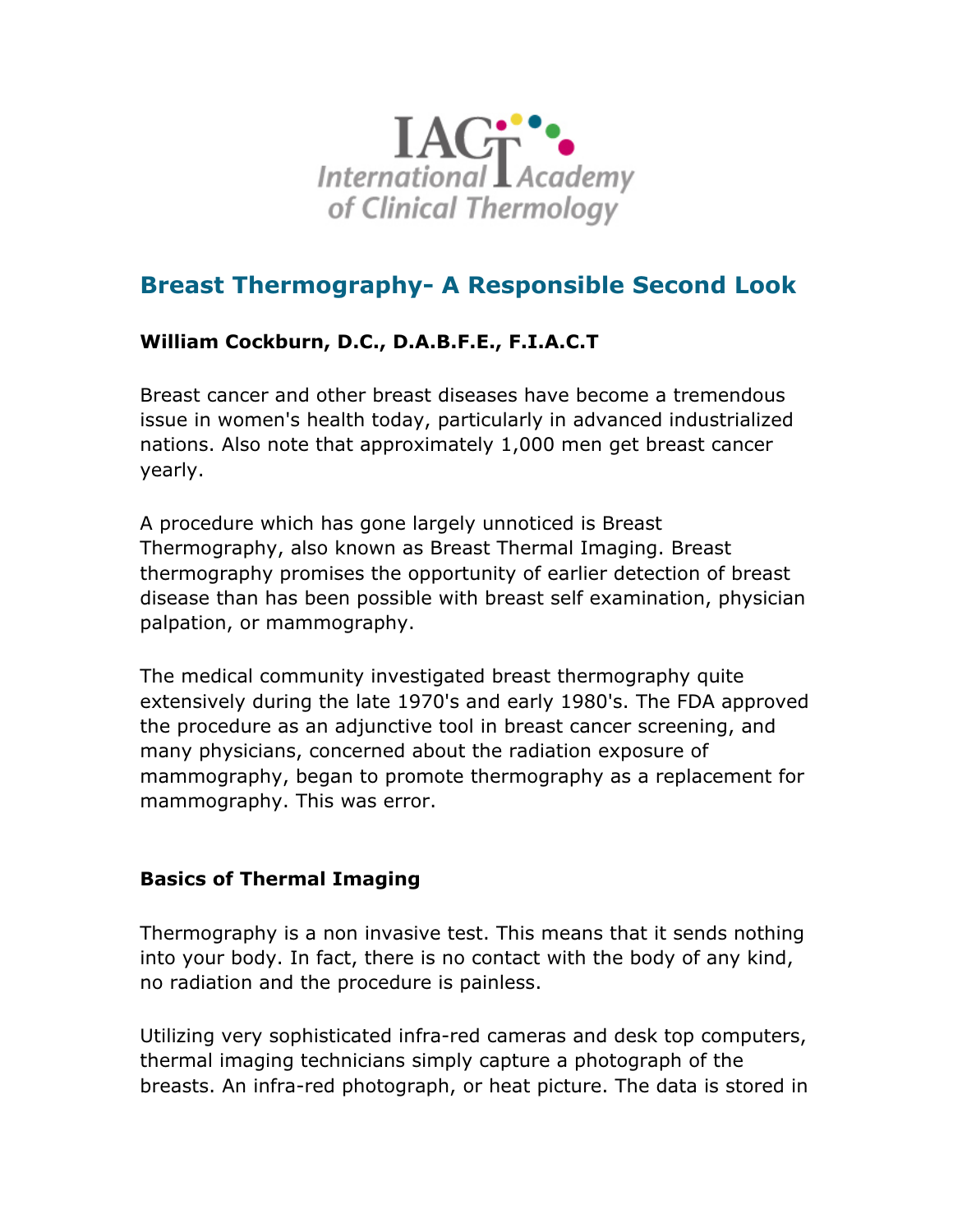a computer and then can either be printed on high resolution color printers, or sent electronically to a physician with a similar computer for analysis.

The physician, such as a radiologist or thermal imaging specialist, then compares the heat patterns in the left breast to the right breast. Any difference in heat, or any specific blood vessel patterns in one breast that do not appear in another indicate a physiologic abnormality. This may be pathological (a disease) or it might indicate an anatomical variant. When a thermogram is positive, the job of differential diagnosis begins.

This is all that thermal imaging, or thermography provides. A physiologic marker that some abnormality is present in the breast. Nothing more and nothing less. This is however, an extremely valuable and important finding, but it has historically been the interpretation of these findings that has been the problem, and is now the subject of the "responsible second look".

#### **Competition Paradox with Mammography**

Scientists and health care researchers have been looking for many decades at tools that can identify breast cancer reliably and quickly. It takes years for a tumor to grow, and the earliest possible indication of abnormality is needed to allow for the earliest possible treatment and intervention.

Thermography was viewed as a possible early diagnostic tool for cancer. The reason I stated that this was error, is quite obvious, but almost totally overlooked by the clinicians and researchers of the day.

Thermography is a test of PHYSIOLOGY. It does not look at anatomy or structure, and it only reads the infra-red heat radiating from the surface of the body.

Mammography, on the other hand, is a test of ANATOMY. It looks at structure. When a tumor has grown to a size that is large enough, and dense enough to block an x-ray beam, it produces an image on the x-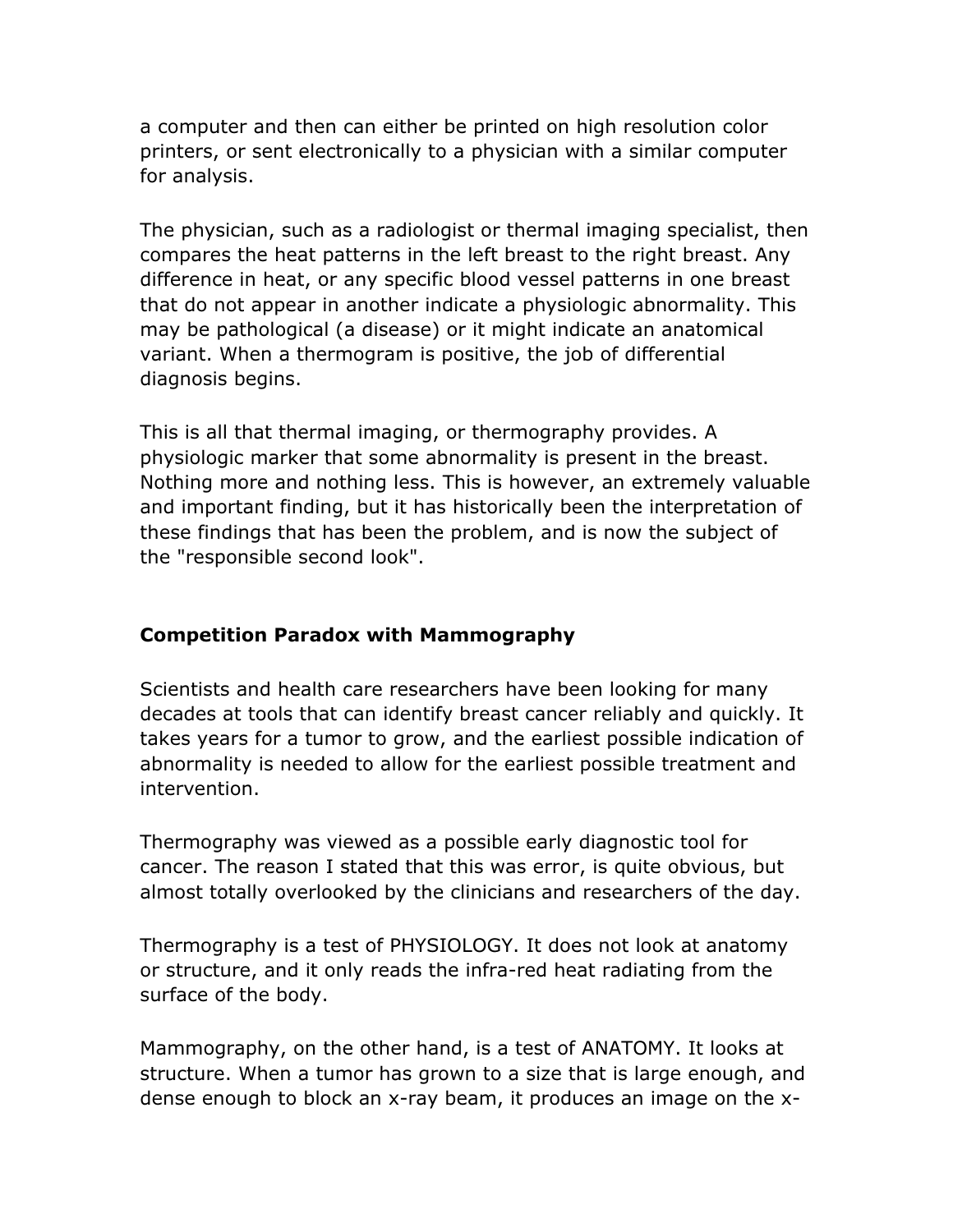ray or mammographic plate, that can be detected by a trained radiologist. A fine needle biopsy is then generally performed to identify the type of tissue in the mass, to determine if atypical or cancerous cells are present.

We now come to an important point. Neither thermography nor mammography can diagnose breast cancer. They are both diagnostic tests which reveal different aspects of the disease process and allow for further exploration.

The problem has been, that a number of studies were done on patients who had an established diagnosis of breast cancer. These studies were done with thermal imaging, wherein the patient having known breast cancer acted as their own controls.

In other words, the patients cancerous breast was compared thermographically to the patients healthy breast. In nearly every case the cancerous breasts were hotter and had specific patterns of heat mimicking the appearance of blood vessels that suggested 1) cancerous tumors were hotter than surrounding tissue and 2) blood vessels in the vicinity of the tumor were engorged with blood and this produced hotterthermal images than the normal vessels in the opposite breast.

This made complete sense, until the research proceeded to look at younger, and younger women.. It was at this time thermography was viewed as a failure. In a local newspaper article in my home town paper covering my clinic, the caption read "Thermal Imaging...Useful tool or dinosaur in breast cancer detection".

Here is the problem. Early stage tumors have not grown large enough or dense (thick) enough to be seen by current mammography. When the thermogram picks up the heat from the tumor, a mammogram is performed and often the mass is not detected.

The result of the thermogram is then considered a "False Positive". The more patients of younger age screened with the so-called false positive, the more suspicion was placed on thermography.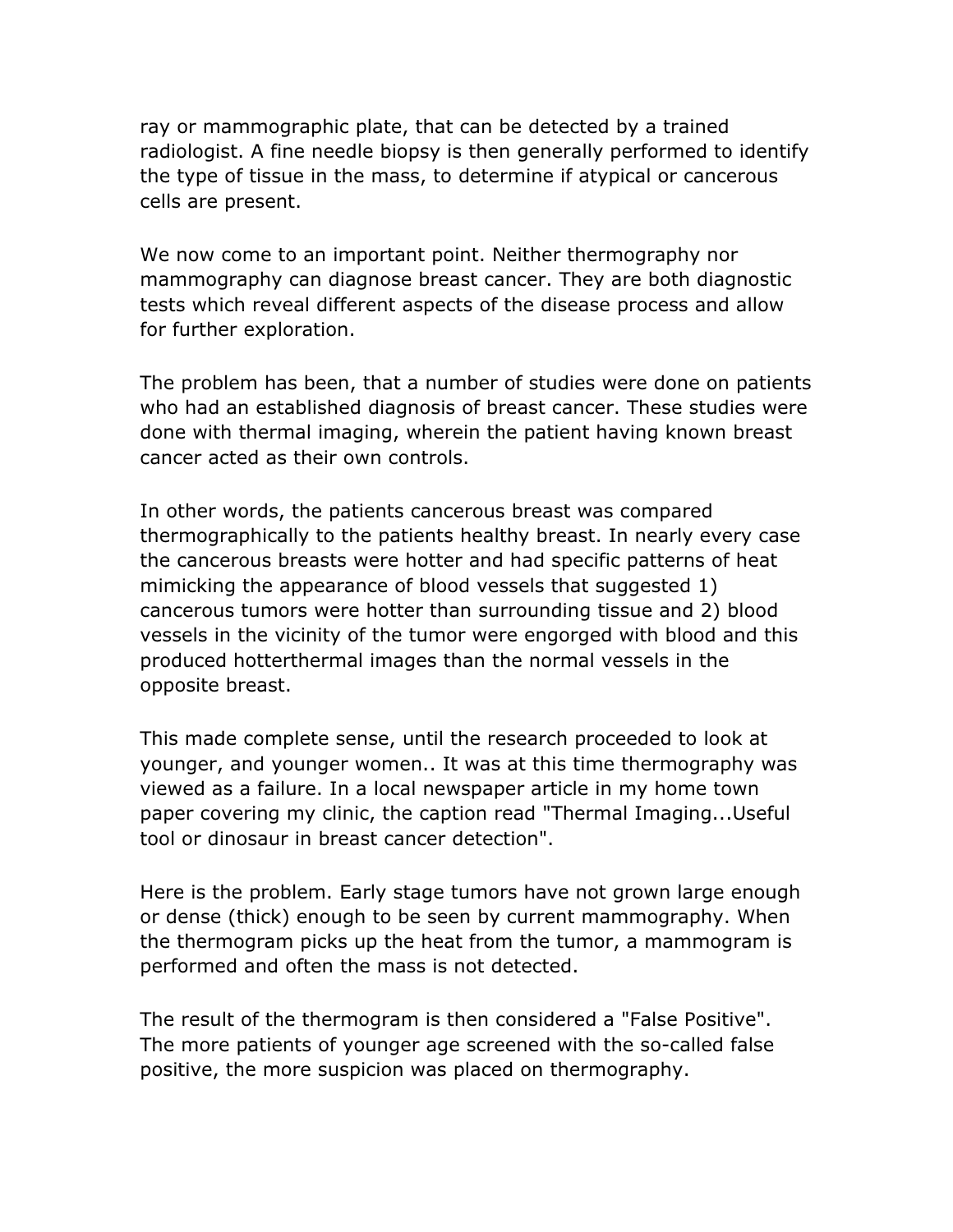Eventually lobbying efforts at the AMA's House of Delegates and at Medicare, brought about the removal of thermographic coverage by insurance companies, and the demise of thermography in large measure. This is most unfortunate.

Thermography was viewed as a competitive tool to mammography, a role for which it was never intended. This is a known fact in the community of board certified clinical thermographers. Thermography is complimentary to mammography and an adjunctive tool in the war on breast cancer. We must learn to accept the information these tools bring to us, and use the information to the best management of the patient. You and me.

## **The Correct Role for Thermal Imaging**

This is where the correct utilization of thermographic imaging will demonstrate it's ability. In the correct model, thermography of the human breast can make a profound and positive impact on breast cancer and other breast disease. Here's the correct model.

Thermography is a risk marker for breast pathology. This paper is written for the general public and I am not going to burden the reader with a large base of complex studies that have been published demonstrating the clinical utility and reliability of the procedure. Suffice it to say it is overwhelming.

My purpose is to identify the role of thermography. It is actually quite a simple one.

In performing this procedure, which is non-invasive and noncompressive, we can establish a baseline in women as young as 18. Yearly thermographic evaluations as part of a routine annual physical can be performed inexpensively and quickly.

As soon a suspicious (positive) breast thermal examination is performed, the appropriate follow-up diagnostic and clinical testing can be ordered. This would includemammography and other imaging tests,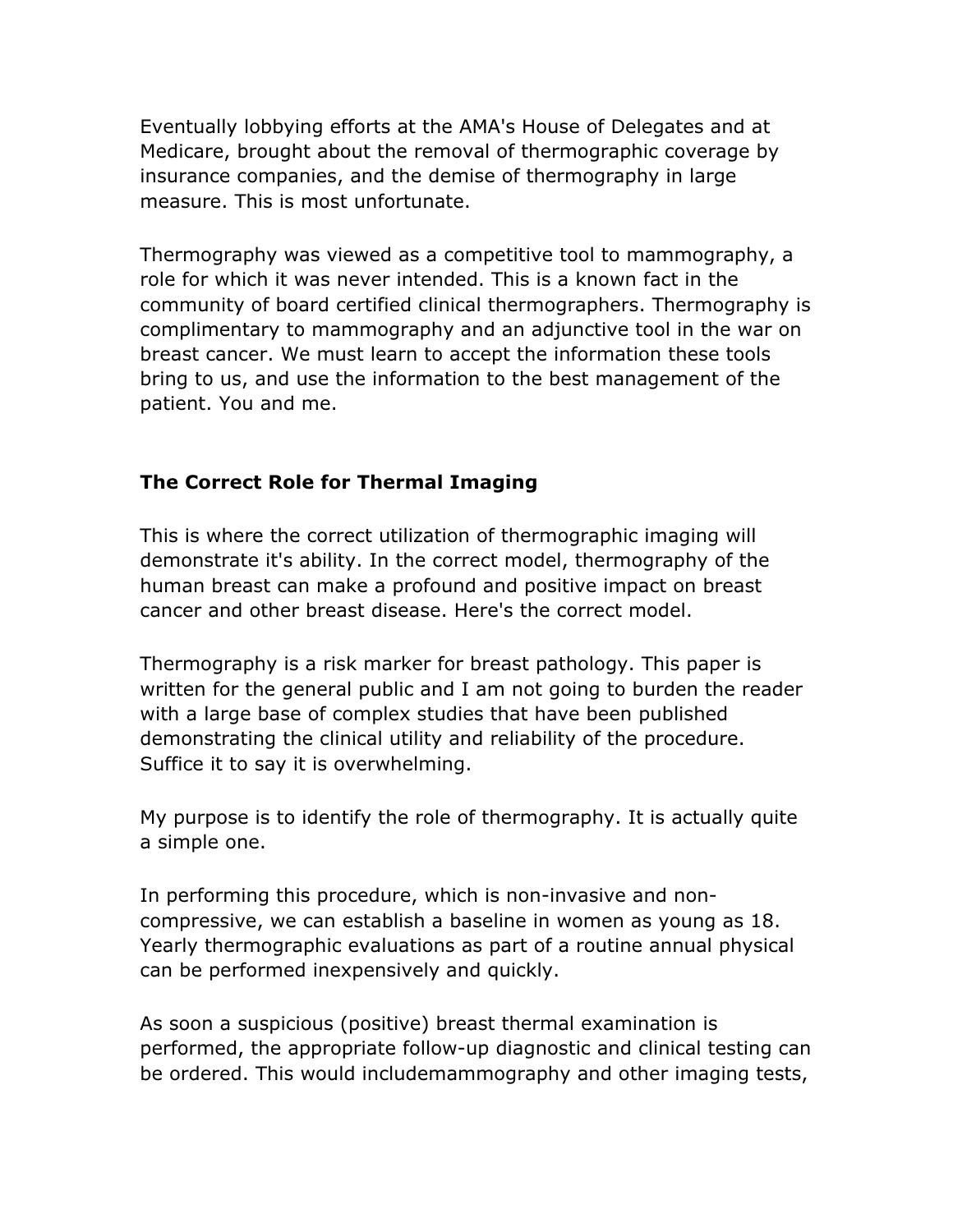clinical laboratory procedures, nutritional and lifestyle evaluation and training in breast self examination.

With this protocol, cancer will be detected at its earliest possible occurrence, It has been estimated my a number of my colleagues that thermography is correct 8-10 years before mammography can detect a mass.

This is both exciting and frustrating for the clinician and the patient. It is exciting as it gives us the opportunity to intervene long before cancer can grab hold of the body. Cancer is opportunistic. We must find it, or the suspicious signs of its' presence long before the intervention stage has passed.

On the other hand, it is frightening to uneducated clinicians and patients, and poses quite a dilemma for those rooted in the "wait and see" attitude. It is very difficult to sit in front of a patient and tell them that you have a positive finding with a procedure that suggest the possibility of a terrible disease, and then have no other tools available to confirm or deny the tests correctness.

This is not thermography's failure. Indeed this is where the scientific and research community has failed thermal imaging.

If one can grasp the simple concept that thermography is detecting the fever of a breast pathology, whether it is cancer, fibrocystic disease, an infection or a vascular disease, then one can plan accordingly. One can lay out a careful clinical program to further diagnose and or MONITOR the patient until other standard testing becomes positive, thus allowing for the earliest possible treatment.

Two other positive benefits of breast thermal imaging have also been proposed by the author at scientific symposia. As a non-invasive low cost procedure, thermography can be made available to two distinct subpopulations:

1. Patients who are economically deprived and can not afford the cost of mammography.